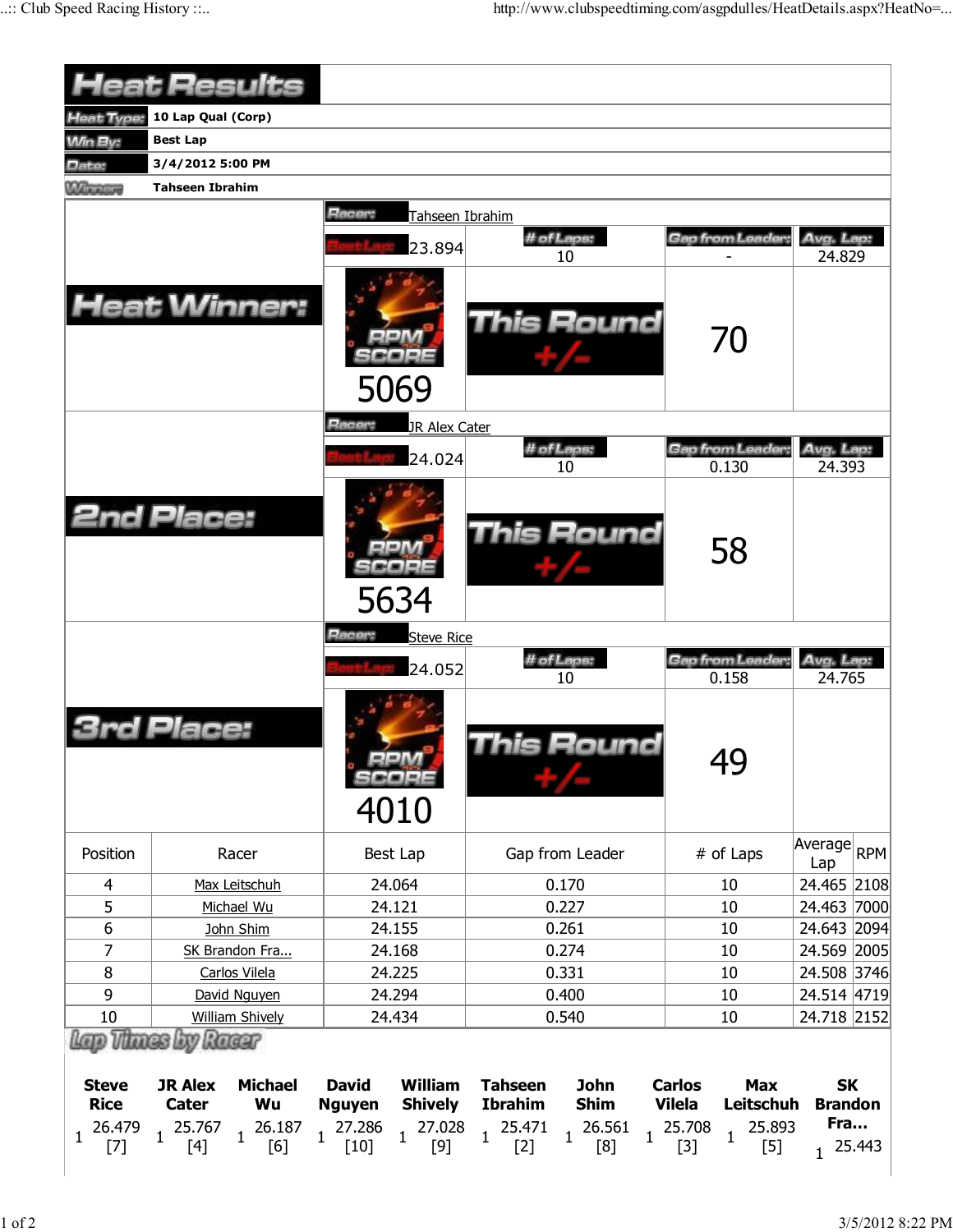| <b>Steve</b><br><b>Rice</b>                                                                                                                                                                                                                      |                                                                                                                                                                                                                                        |                                                                                                                                                                      | JR Alex Michael David<br>William<br>Cater Wu<br><b>Shively</b><br>Nguyen                                                                                                                                                                                                                                                                   |                                                                                                                                                                                                                                                                                                                                             | Tahseen                                                                                                                                                                                                                                                                                                               | John<br>Ibrahim Shim                                                                                                                                       | Carlos<br>Vilela                                                                                                                                                                                                                                 | Max<br>Leitschuh                                                                                                                                                                                   | <b>SK</b><br><b>Brandon</b><br>Fra                                                                                                                                               |
|--------------------------------------------------------------------------------------------------------------------------------------------------------------------------------------------------------------------------------------------------|----------------------------------------------------------------------------------------------------------------------------------------------------------------------------------------------------------------------------------------|----------------------------------------------------------------------------------------------------------------------------------------------------------------------|--------------------------------------------------------------------------------------------------------------------------------------------------------------------------------------------------------------------------------------------------------------------------------------------------------------------------------------------|---------------------------------------------------------------------------------------------------------------------------------------------------------------------------------------------------------------------------------------------------------------------------------------------------------------------------------------------|-----------------------------------------------------------------------------------------------------------------------------------------------------------------------------------------------------------------------------------------------------------------------------------------------------------------------|------------------------------------------------------------------------------------------------------------------------------------------------------------|--------------------------------------------------------------------------------------------------------------------------------------------------------------------------------------------------------------------------------------------------|----------------------------------------------------------------------------------------------------------------------------------------------------------------------------------------------------|----------------------------------------------------------------------------------------------------------------------------------------------------------------------------------|
| $2^{24.648}$<br>$\lceil 4 \rceil$<br>$3^{24.784}$<br>$\lceil 6 \rceil$<br>4 24.897<br>$\lceil 8 \rceil$<br>5 24.963<br>[9]<br>$6^{24.453}$<br>$[7]$<br>$7^{24.527}$<br>[9]<br>$8^{26.425}$<br>$\lceil 10 \rceil$<br>9 <sup>24.052</sup><br>$[2]$ | $2^{24.537}$<br>$\lceil 3 \rceil$<br>$3^{24.357}$<br>$[2]$<br>4 24.244<br>$[2]$<br>$5^{25.527}$<br>$\lceil 2 \rceil$<br>$6^{24.322}$<br>$\lceil 2 \rceil$<br>$7^{24.179}$<br>$\lceil 2 \rceil$<br>8 24.238<br>$[2]$<br>9 24.106<br>[4] | $2^{24.671}$<br>$\lceil 5 \rceil$<br>3 24.476<br>$[4]$<br>$4^{24.267}$<br>$[3]$<br>$\lceil 3 \rceil$<br>$[3]$<br>$[4]$<br>$\lceil 4 \rceil$<br>$9^{24.124}$<br>$[5]$ | $2^{24.731}$<br>$[7]$<br>$3^{24.834}$<br>[8]<br>4 24.705<br>$[9]$<br>$5\begin{array}{@{}c@{\hspace{1em}}c@{\hspace{1em}}l} 24.664 & 5\begin{array}{@{}c@{\hspace{1em}}l} 24.484 & 5\end{array} & 24.92$<br>[7]<br>$6\begin{array}{l} 24.569 \\ 6 \end{array}$ $6\begin{array}{l} 24.391 \\ 51 \end{array}$<br>$[5]$<br>[6]<br>$[7]$<br>[8] | $2^{24.773}$<br>$\lceil 8 \rceil$<br>$3^{24.81}$<br>[9]<br>4 24.863<br>$[10]$<br>$[10]$<br>$[9]$<br>$7 \frac{24.978}{100}$ $7 \frac{24.494}{100}$ $7 \frac{24.483}{100}$<br>[10]<br>$8\begin{array}{c c} 24.297 & 8 & 24.342 & 8 & 24.434 \\ 547 & 8 & 51 & 8 & 501 \end{array}$<br>$\lceil 9 \rceil$<br>$9^{24.294}$ $9^{24.83}$<br>$[10]$ | $2^{24.148}$<br>$[1]$<br>3 24.488<br>$[1]$<br>$4^{26.561}$<br>$[1]$<br>$5^{26.261}$<br>$\lceil 1 \rceil$<br>$6\begin{array}{@{}c@{\hspace{1em}}c@{\hspace{1em}}l} 24.514 & 6 & 25.028 & 6 & 24.842 & 6 & 24.413 \\ 6 & 52 & 6 & 51 & 6 & 512 & 6 & 56 \\ \end{array}$<br>$[1]$<br>$\left[1\right]$<br>9 23.894<br>[1] | $2^{24.703}$<br>[6]<br>$3^{24.66}$<br>$[7]$<br>$4^{24.608}$<br>$[7]$<br>[8]<br>$[10]$<br>$7^{24.135}$ $7^{24.248}$<br>$[3]$<br>$[3]$<br>$9^{24.34}$<br>[6] | $2^{24.867}$<br>$[9]$<br>$3^{24.814}$<br>$[10]$<br>$4^{24.48}$<br>$[5]$<br>$5\begin{array}{l} 26.048 \\ 5 \end{array}$ 5 24.558<br>[6]<br>[6]<br>$7^{24.44}$<br>[8]<br>8  24.988  8  24.184  8  24.441<br>[1] 8  [3] 8  [8]<br>9 24.334<br>$[9]$ | $2^{25.112}$<br>$[10]$<br>$3^{24.518}$<br>$[5]$<br>4 24.517<br>[6]<br>$5\frac{24.466}{1}$<br>$[5]$<br>24.479<br>$6\overline{6}$<br>[8]<br>$7^{24.407}$<br>$8^{24.317}$<br>[5]<br>9 24.064<br>$[3]$ | $[1]$<br>24.379<br>$\overline{2}$<br>$[2]$<br>3 25.076<br>$[3]$<br>4 24.687<br>$[4]$<br>$5^{25.125}$<br>[4]<br>24.62<br>6<br>[4]<br>24.498<br>$[5]$<br>24.322<br>[6]<br>9 24.244 |
| 10 24.134<br>$[3]$                                                                                                                                                                                                                               | 10 24.024<br>$[2]$                                                                                                                                                                                                                     | [5]                                                                                                                                                                  | $10^{24.121}$ $10^{24.35}$<br>$[9]$                                                                                                                                                                                                                                                                                                        | $[10]$                                                                                                                                                                                                                                                                                                                                      | $10\begin{array}{l} 24.834 \\ 10\end{array}$ 10 $\begin{array}{l} 23.958 \\ 13.2 \end{array}$<br>$[1]$                                                                                                                                                                                                                | [6]                                                                                                                                                        | 10 24.155 10 24.225<br>[8]                                                                                                                                                                                                                       | 10 24.305<br>[4]                                                                                                                                                                                   | $\lceil 7 \rceil$<br>10 24.168<br>[7]                                                                                                                                            |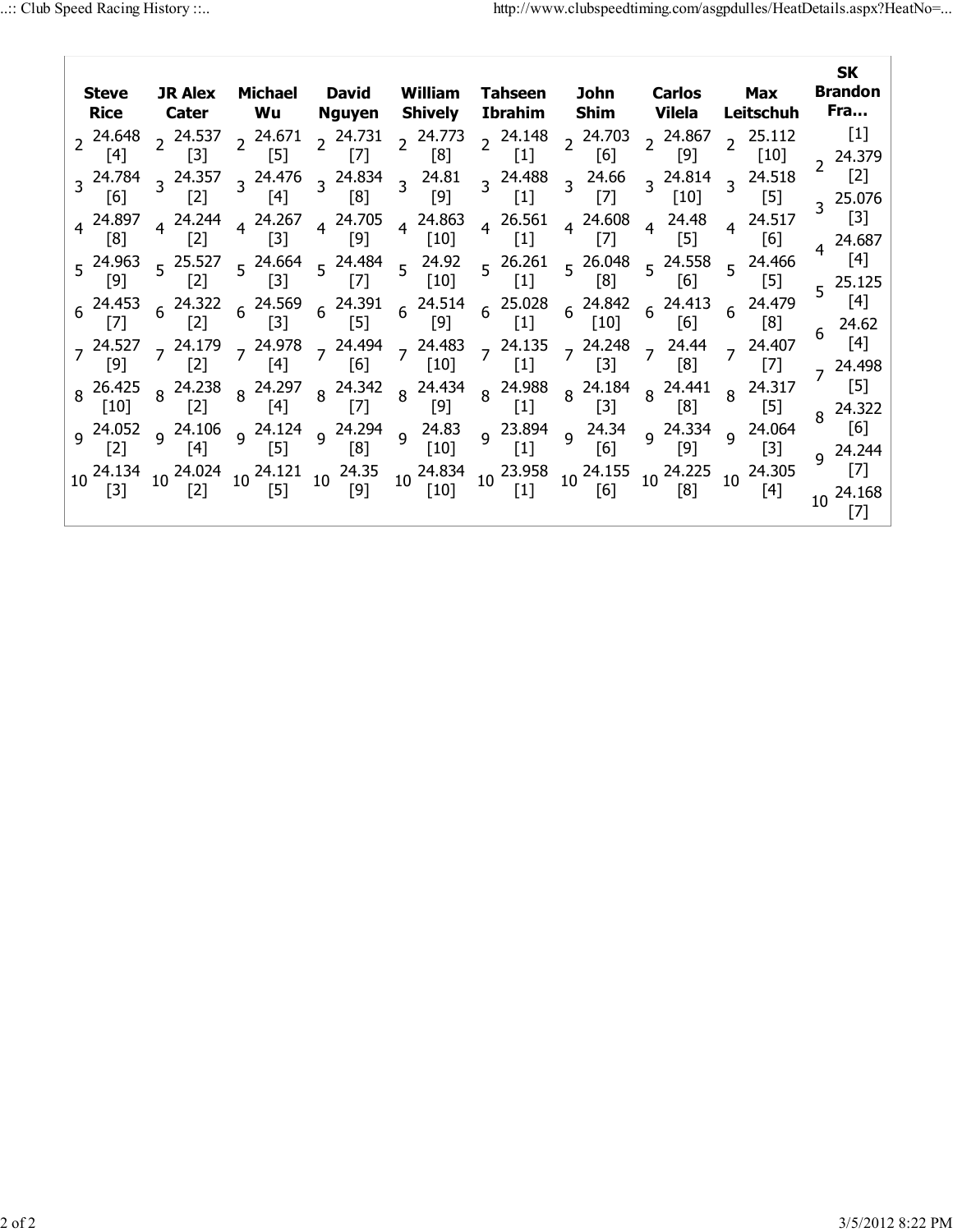|                          | <b>Heat Results</b>                                              |                                          |                           |                                  |                    |      |
|--------------------------|------------------------------------------------------------------|------------------------------------------|---------------------------|----------------------------------|--------------------|------|
| <b>Heat Type:</b>        | 10 Lap Qual (Corp)                                               |                                          |                           |                                  |                    |      |
| Win By:                  | <b>Best Lap</b>                                                  |                                          |                           |                                  |                    |      |
| Date:                    | 3/4/2012 5:10 PM                                                 |                                          |                           |                                  |                    |      |
| When                     | <b>Marcelo Bravo</b>                                             |                                          |                           |                                  |                    |      |
|                          |                                                                  | <b>Racer:</b><br>Marcelo Bravo           |                           |                                  |                    |      |
|                          |                                                                  |                                          | # of Laps:                | Gap from Leader:                 | Avg. Lap:          |      |
|                          |                                                                  | 24.173                                   | 10                        |                                  | 25.268             |      |
|                          | <b>Heat Winner:</b>                                              | 5958                                     | <b>This Round</b>         | 70                               |                    |      |
|                          |                                                                  | Racer:<br><b>SK Brent Talley</b>         |                           |                                  |                    |      |
|                          |                                                                  |                                          | # of Laps:                | <b>Gap from Leader:</b>          | Avg. Lap:          |      |
|                          |                                                                  | 24.236                                   | 10                        | 0.063                            | 24.705             |      |
|                          | <b>2nd Place:</b>                                                | 2138                                     | <b>This Round</b>         | 56                               |                    |      |
|                          |                                                                  | <b>Racer:</b><br><b>Philippe Galtier</b> |                           |                                  |                    |      |
|                          |                                                                  | 24.261                                   | # of Laps:                | <b>Gap from Leader:</b>          | Avg. Lap:          |      |
|                          |                                                                  |                                          | 10                        | 0.088                            | 24.563             |      |
|                          | rd Place:                                                        | 2383                                     | This Round                | 49                               |                    |      |
| Position                 | Racer                                                            | Best Lap                                 | Gap from Leader           | # of Laps                        | Average Lap RPM    |      |
| $\overline{\mathcal{A}}$ | Marco Restivo                                                    | 24.269                                   | 0.096                     | 10                               | 24.457             | 2696 |
| 5                        | Jordan Wallace                                                   | 24.285                                   | 0.112                     | 10                               | 25.226             | 2634 |
| 6                        | Cristobal Rodr                                                   | 24.304                                   | 0.131                     | $10\,$                           | 24.715             | 2556 |
| 7                        | Bartosz Nowako                                                   | 24.332                                   | 0.159                     | 10                               | 24.963             | 1603 |
| 8                        | SK Bananaspeed                                                   | 24.459                                   | 0.286                     | $10\,$                           | 25.425             | 2952 |
| 9                        | Michael Woodwo                                                   | 24.494                                   | 0.321                     | 10                               | 25.246             | 1530 |
| 10                       | Christopher Wi                                                   | 24.562                                   | 0.389                     | 10                               | 24.965             | 2139 |
|                          | Lap Times by Racer<br>Marcelo SK Brent Jordan Cristobal Philippe |                                          | <b>SK</b><br><b>Marco</b> | <b>Bartosz</b><br><b>Michael</b> | <b>Christopher</b> |      |

| Bravo |  |  | Marcelo SK Brent Jordan Cristobal Philippe Marco SK<br>Talley Wallace Rodr Galtier Restivo Bananaspeed-Nowako Woodwo                                                                                                                                                         |  | <b>Bartosz Michael Christopher</b><br>Wi |
|-------|--|--|------------------------------------------------------------------------------------------------------------------------------------------------------------------------------------------------------------------------------------------------------------------------------|--|------------------------------------------|
|       |  |  | $\begin{array}{cccccccccccc} 1&26.596&1&25.902&1&26.737&1&26.605&1&26.289&1&26.084&1&25.869&[1] &1&26.57&1&26.747&1&26.179 \\ \hline [7] & & [2] & & [9] & & [8] & & [5] & & [3] & &2&31.626&[6] & & [6] & & & [10] & & & [4] \end{array}$                                   |  |                                          |
|       |  |  | $\begin{array}{cccccccccccc} 2&30.394&2&24.901&2&29.461&2&24.614&2&25.126&2&24.484&3&24.619 &[6] &2&27.6 &[7] &2&26.89&2&24.811\\ [8] & 2& [4] & 2& [9] & 2& [2] & 2& [5] & 2& [1] &4&24.618 &[7] &3&24.506& &[10] &2& [3] \\ 3& 24.354 &3& 25.117 &3& 24.613 &3& 24.934 &3$ |  |                                          |
|       |  |  |                                                                                                                                                                                                                                                                              |  |                                          |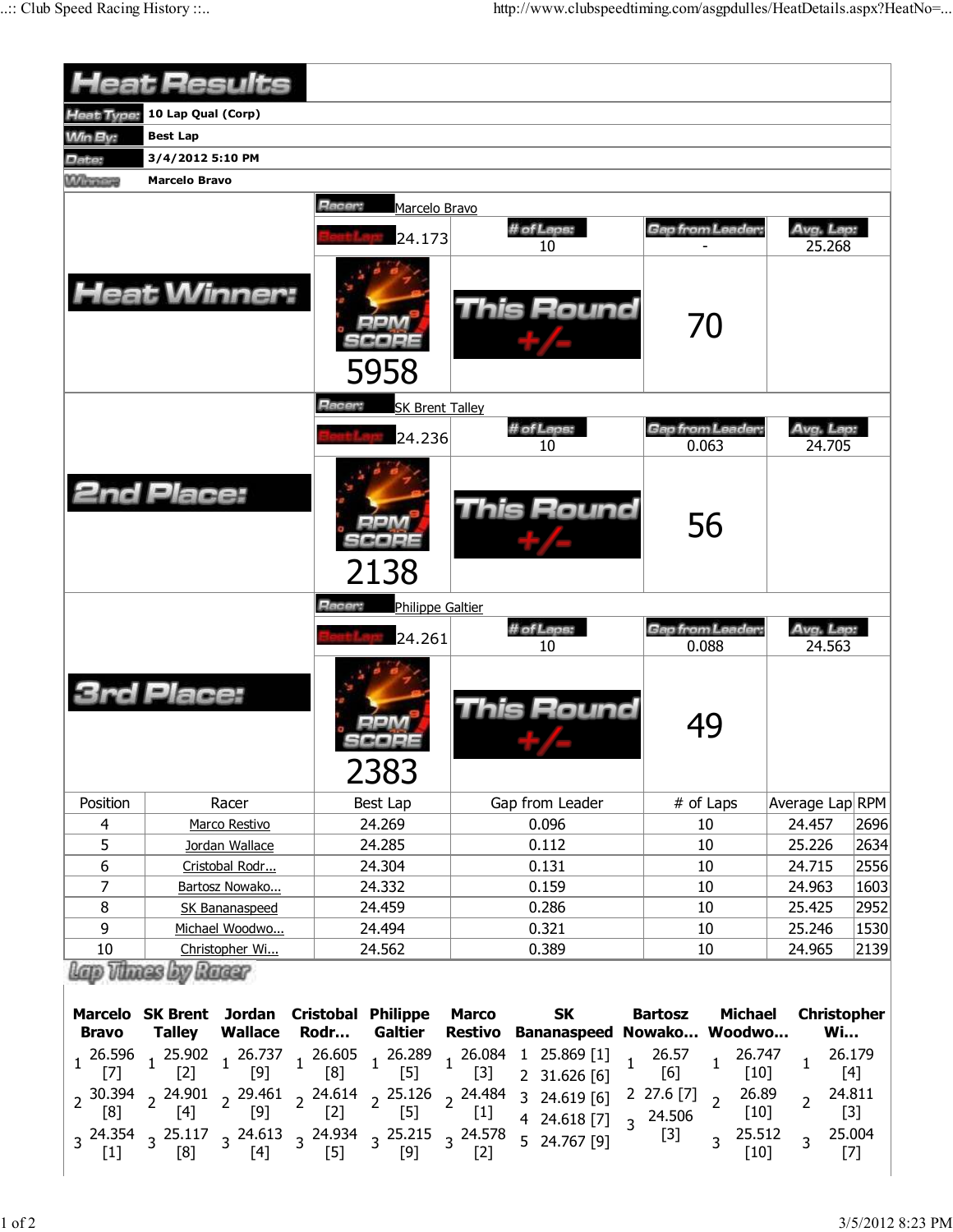| Marcelo<br><b>Bravo</b> | Talley                                                                                                                        |     | <b>SK Brent</b> Jordan Cristobal<br>Wallace Rodr                          | <b>Philippe</b><br>Galtier    | <b>Marco</b><br>Restivo |                                 | <b>Bartosz</b><br>Nowako |                               | <b>Michael</b><br>Woodwo                                                                  |    | Christopher<br>Wi           |  |
|-------------------------|-------------------------------------------------------------------------------------------------------------------------------|-----|---------------------------------------------------------------------------|-------------------------------|-------------------------|---------------------------------|--------------------------|-------------------------------|-------------------------------------------------------------------------------------------|----|-----------------------------|--|
|                         | $4\begin{array}{l} 24.519 \\ 4 \end{array}$ 4 24.707<br>$\lceil 8 \rceil$                                                     | [6] | $4\begin{array}{l} 24.776 \\ 4 \end{array}$ 4 24.405<br>$\lceil 2 \rceil$ | 4 24.489<br>$\lceil 4 \rceil$ | 4 24.428<br>[3]         |                                 |                          | 4 24.489<br>$\lceil 4 \rceil$ | 24.817<br>$[10]$                                                                          |    | 4 24.82 [9]                 |  |
|                         | $5\begin{array}{ccc} 24.361 & 5\end{array}$ 24.236 $\begin{array}{ccc} 5 & 24.772 & 5\end{array}$ 24.304                      | [8] | $[2]$                                                                     | $5^{24.508}$<br>$[5]$         | $5^{24.684}$<br>[4]     | <b>SK</b><br><b>Bananaspeed</b> | $\overline{5}$           | 24.607<br>[5]                 | 5 24.494                                                                                  | 5  | 25.78<br>$\lceil 10 \rceil$ |  |
|                         |                                                                                                                               |     |                                                                           |                               |                         | 6 24.783 [9]                    | 6                        | 24.332<br>[4]                 | $6^{26.515}$                                                                              | 6  | $[10]$                      |  |
|                         | $7^{24.255}$ $7^{24.649}$ $7^{24.774}$ $7^{24.387}$ $7^{24.307}$ $7^{24.269}$                                                 |     | $\lceil 4 \rceil$                                                         |                               | $\lceil 3 \rceil$       | 7 24.551 [9]<br>8 24.742 [9]    | 7                        | 25.116<br>[6]                 | 7 24.72 [7]                                                                               |    | 24.941<br>$[10]$            |  |
|                         | 8 25.477 8 24.759 8 25.048 8 24.511 8 24.322 8 24.299<br>[2] 8 [1] 8 [8] 8 [4] 8 [5] 8 [3]                                    |     |                                                                           |                               |                         | 9 24.661 [9]<br>10 24.459 [8]   | 8                        | 24.891<br>[6]                 | $8\quad 24.669$                                                                           | 8  | 24.933<br>$[10]$            |  |
|                         | 24.487 و 24.261 و 26.415 و 24.341 و 25.596 و 25.596 و                                                                         | [8] | $\sqrt{51}$                                                               | $\lceil 3 \rceil$             |                         |                                 |                          | 9 24.775                      | 9 24.679                                                                                  | 9  | 24.562<br>[10]              |  |
|                         | 10 <sup>24.173</sup> 10 <sup>24.865</sup> 10 <sup>24.285</sup> 10 <sup>24.432</sup> 10 <sup>24.366</sup> 10 <sup>24.403</sup> |     |                                                                           |                               |                         |                                 |                          |                               | $10\begin{array}{l} 24.348 & 10 \end{array}$ $\begin{array}{l} 24.921 \\ [9] \end{array}$ | 10 | 24.866<br>[10]              |  |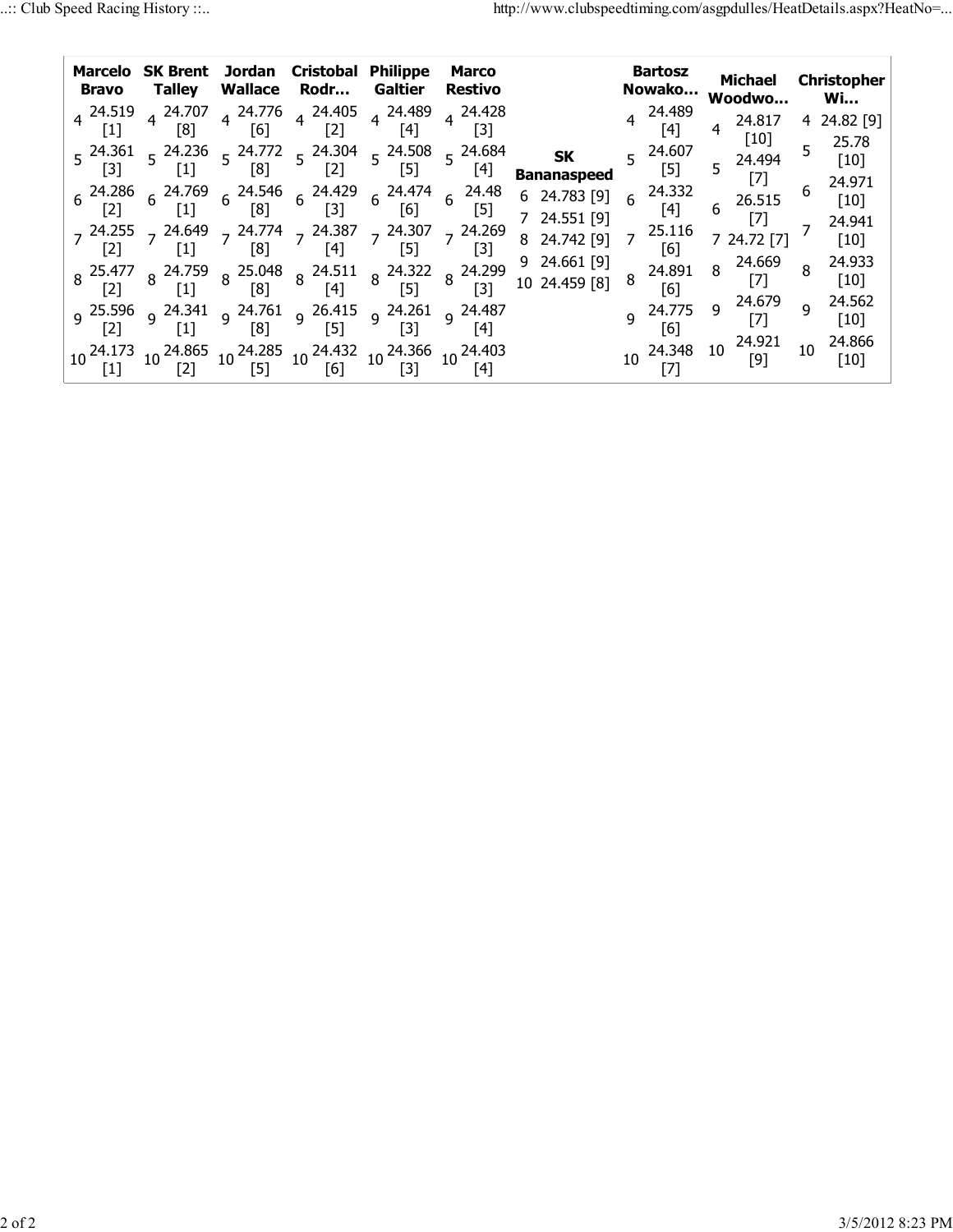|                                  | <b>Heat Results</b>                                             |                                                                   |                                                                  |                                                        |                               |
|----------------------------------|-----------------------------------------------------------------|-------------------------------------------------------------------|------------------------------------------------------------------|--------------------------------------------------------|-------------------------------|
| Heat Type:                       | 10 Lap Qual (Corp)                                              |                                                                   |                                                                  |                                                        |                               |
|                                  | <b>Best Lap</b>                                                 |                                                                   |                                                                  |                                                        |                               |
| <b>Win By:</b>                   |                                                                 |                                                                   |                                                                  |                                                        |                               |
| Date:                            | 3/4/2012 5:20 PM                                                |                                                                   |                                                                  |                                                        |                               |
| <b>Winnipeg</b>                  | <b>Oliver Rojas</b>                                             |                                                                   |                                                                  |                                                        |                               |
|                                  |                                                                 | Racer:<br>Oliver Rojas<br>24.24                                   | # of Laps:<br>10                                                 | Gap from Leader:                                       | Avg. Lap:<br>24.515           |
|                                  | <b>Heat Winner:</b>                                             | 3288                                                              | <b>This Round</b>                                                | 70                                                     |                               |
|                                  |                                                                 | Racer:<br><b>SK Jeff Navin</b>                                    | # of Laps:                                                       | Gap from Leader:                                       | Avg. Lap:                     |
|                                  |                                                                 | 24.254                                                            | 10                                                               | 0.014                                                  | 25.07                         |
|                                  | <b>2nd Place:</b>                                               | 2286                                                              | This Round                                                       | 56                                                     |                               |
|                                  |                                                                 | Racer:<br><b>Phillip Marquis</b>                                  |                                                                  |                                                        |                               |
|                                  |                                                                 | 24.39                                                             | # of Laps:<br>10                                                 | Gap from Leader:<br>0.150                              | Avg. Lap:<br>24.755           |
|                                  | Place:                                                          | 2111                                                              | his Round                                                        | 51                                                     |                               |
| Position                         | Racer                                                           | Best Lap                                                          | Gap from Leader                                                  | # of Laps                                              | Average RPM<br>Lap            |
| 4                                | Robert Orr                                                      | 24.471                                                            | 0.231                                                            | 10                                                     | 24.804   1884                 |
| 5                                | Alexander Cumm                                                  | 24.589                                                            | 0.349                                                            | 10                                                     | 25.035 2595                   |
| 6                                | <b>William Judy</b>                                             | 24.651                                                            | 0.411                                                            | 10                                                     | 25.066 1228                   |
| 7                                | John Labay                                                      | 24.688                                                            | 0.448                                                            | 10                                                     | 25.147 1630                   |
| $\bf 8$                          | Ary Jogasurya                                                   | 24.805                                                            | 0.565                                                            | 10                                                     | 25.097 2027                   |
| 9                                | Kelly Widmann                                                   | 24.855                                                            | 0.615                                                            | 10                                                     | 25.273 1837                   |
| 10                               | Chris Haug                                                      | 25.01                                                             | 0.770                                                            | 10                                                     | 25.725 1418                   |
|                                  | Thues by Racer                                                  |                                                                   |                                                                  |                                                        |                               |
| <b>Phillip</b><br><b>Marquis</b> | <b>SK Jeff</b><br><b>Oliver</b><br><b>Navin</b><br><b>Rojas</b> | <b>Alexander</b><br>Ary<br>Cumm<br><b>Jogasurya</b>               | <b>John</b><br><b>Robert</b><br>Orr<br>Labay                     | <b>Chris</b><br><b>Kelly</b><br>Widmann<br><b>Haug</b> | <b>William</b><br><b>Judy</b> |
| 26.285<br>1<br>$[5]$             | 28.6<br>25.949<br>$\mathbf{1}$<br>1<br>$[10]$<br>$[1]$          | 26.282<br>26.177<br>$\mathbf{1}$<br>$\mathbf 1$<br>$[2]$<br>$[4]$ | 26.336<br>27.791<br>$\mathbf{1}$<br>$\mathbf{1}$<br>$[9]$<br>[6] | 26.913<br>26.482<br>$\mathbf{1}$<br>1<br>[8]<br>$[7]$  | 26.194<br>$[3]$               |